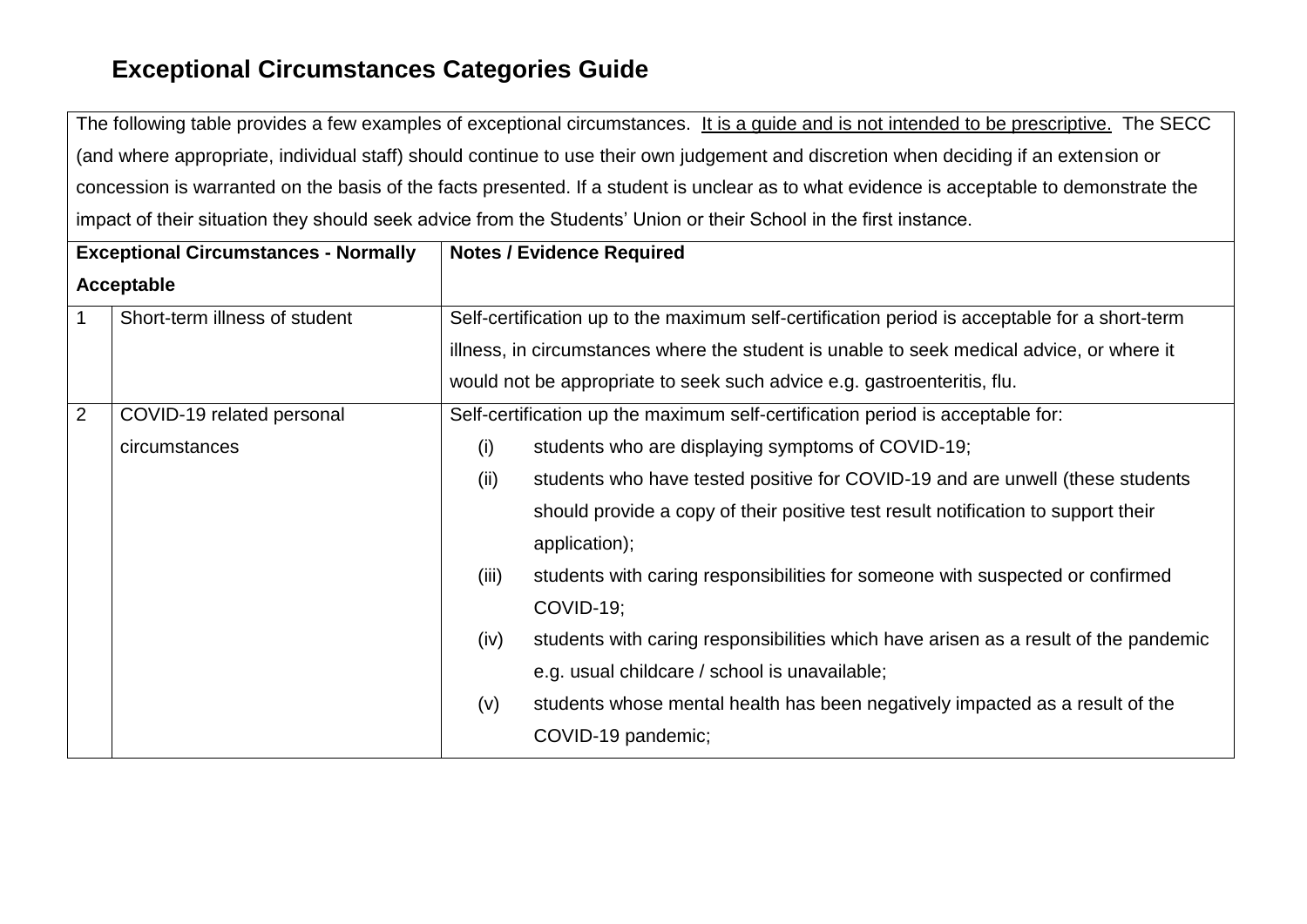|   |                                     | (vi)   | students whose personal or family financial circumstances have been recently                        |
|---|-------------------------------------|--------|-----------------------------------------------------------------------------------------------------|
|   |                                     |        | negatively affected by COVID-19;                                                                    |
|   |                                     | (vii)  | students who are unable to complete assessments remotely because of a lack of                       |
|   |                                     |        | access to computer facilities;                                                                      |
|   |                                     | (viii) | students who experience technical issues while completing an assessment                             |
|   |                                     |        | remotely (in this case, students must have informed their School of their issues as                 |
|   |                                     |        | soon as possible following the assessment); and                                                     |
|   |                                     | (ix)   | students who are self-isolating and, therefore, will miss an on-campus                              |
|   |                                     |        | activity/assessment that cannot be conducted remotely or if they need to access                     |
|   |                                     |        | specialist resources for a summative assessment that are only available on                          |
|   |                                     |        | campus, which will have a negative impact on their academic progress.                               |
|   |                                     |        | In light of the fact that the COVID-19 pandemic is a fluid situation, the University will keep this |
|   |                                     |        | list under review and will update it with further circumstances, as appropriate.                    |
| 3 | Death of a close relative or friend |        | 'Close relative' means parent or guardian; partner or spouse; child or sibling.                     |
|   |                                     |        | A death certificate or a letter confirming the death from an independent person should be           |
|   |                                     |        | submitted. The death of another family member will be considered on a case-by-case basis,           |
|   |                                     |        | and proof of the impact that this has had on the student may be required e.g. engagement            |
|   |                                     |        | with support services.                                                                              |
| 4 | Serious illness of student          |        | An unforeseen incapacitating illness or medical condition, or an exacerbation of an on-going        |
|   |                                     |        | illness or medical condition (unless this is a fluctuating condition for which reasonable           |
|   |                                     |        |                                                                                                     |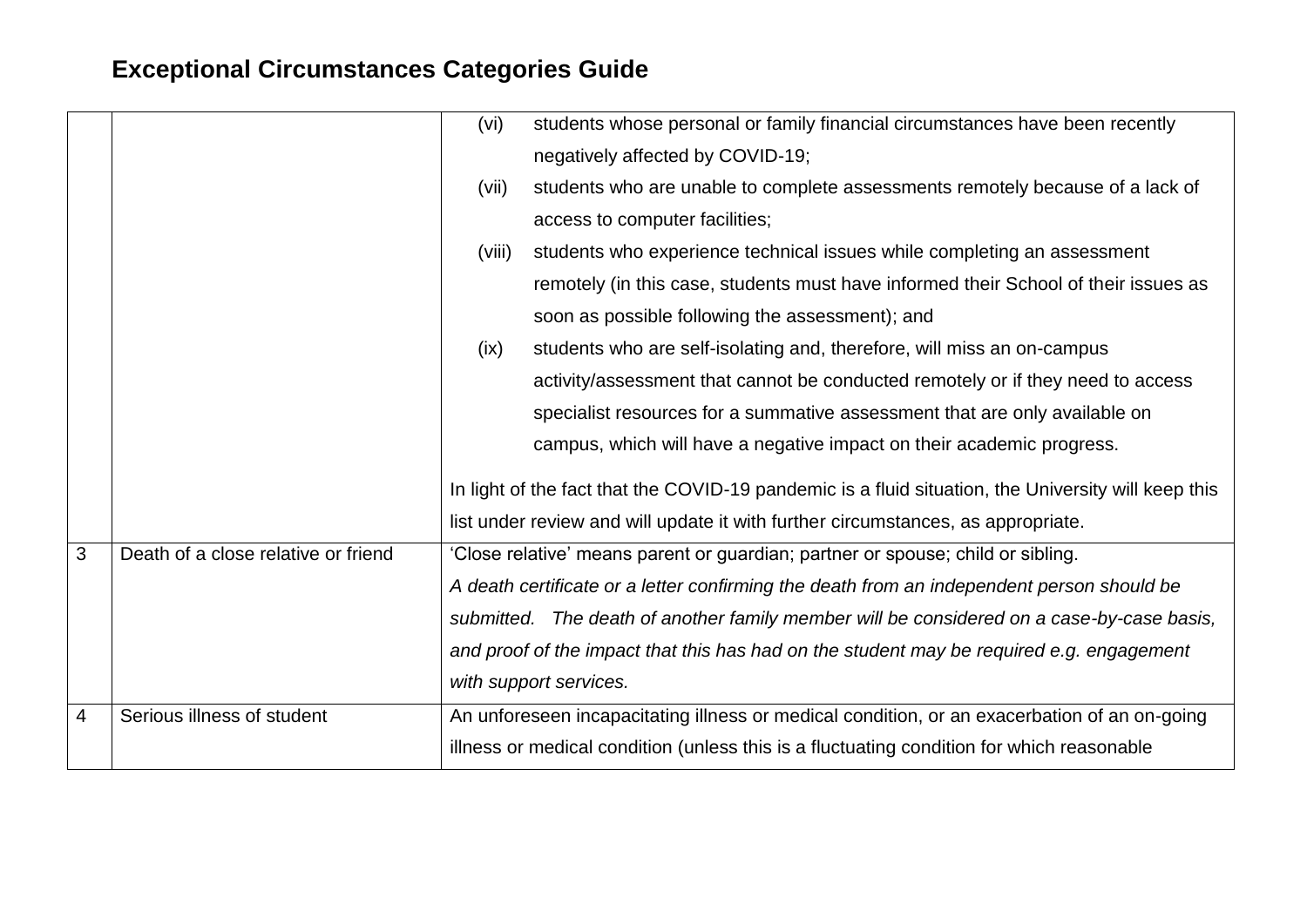|                |                                        | adjustments have already been made). This includes breaks and serious sprains to the             |
|----------------|----------------------------------------|--------------------------------------------------------------------------------------------------|
|                |                                        | normal writing hand/arm.                                                                         |
|                |                                        | Self- certification is not acceptable, and it is envisaged that students will have some existing |
|                |                                        | medical documentation to support an application e.g. hospital discharge note, appointment        |
|                |                                        | letters.                                                                                         |
| $5\phantom{1}$ | Serious illness of a close relative or | See notes at 3 above for definition of 'close'. Such applications will be considered on a case-  |
|                | friend                                 | by-case basis.                                                                                   |
|                |                                        | Detailed medical evidence of your relative's illness is not required. You should provide         |
|                |                                        | confirmation that your relative has been ill and proof of the impact that this has had on you    |
|                |                                        | may be required e.g. engagement with support services.                                           |
| 6              | Hospitalisation                        | Documentation e.g. discharge note, confirming the hospitalisation will be required.              |
| $\overline{7}$ | <b>Acute Personal/Emotional</b>        | Supporting evidence, e.g. evidence of engagement with counselling will be required.              |
|                | Circumstances                          |                                                                                                  |
| 8              | Victim of Crime                        | A written statement of events which is supported by written evidence from the police and/or      |
|                |                                        | appropriate medical professional will be required.                                               |
| 9              | <b>Financial Problems</b>              | Evidence of the impact of stress brought on by unforeseen financial difficulties e.g.            |
|                |                                        | engagement with support or medical services. It is the student's responsibility to maintain a    |
|                |                                        | proper balance between work and study.                                                           |
| 10             | Serious personal disruption            | Divorce; fire; burglary; serious assault; jury service, serious childcare difficulties.          |
|                |                                        | Corroborating evidence must be provided.                                                         |